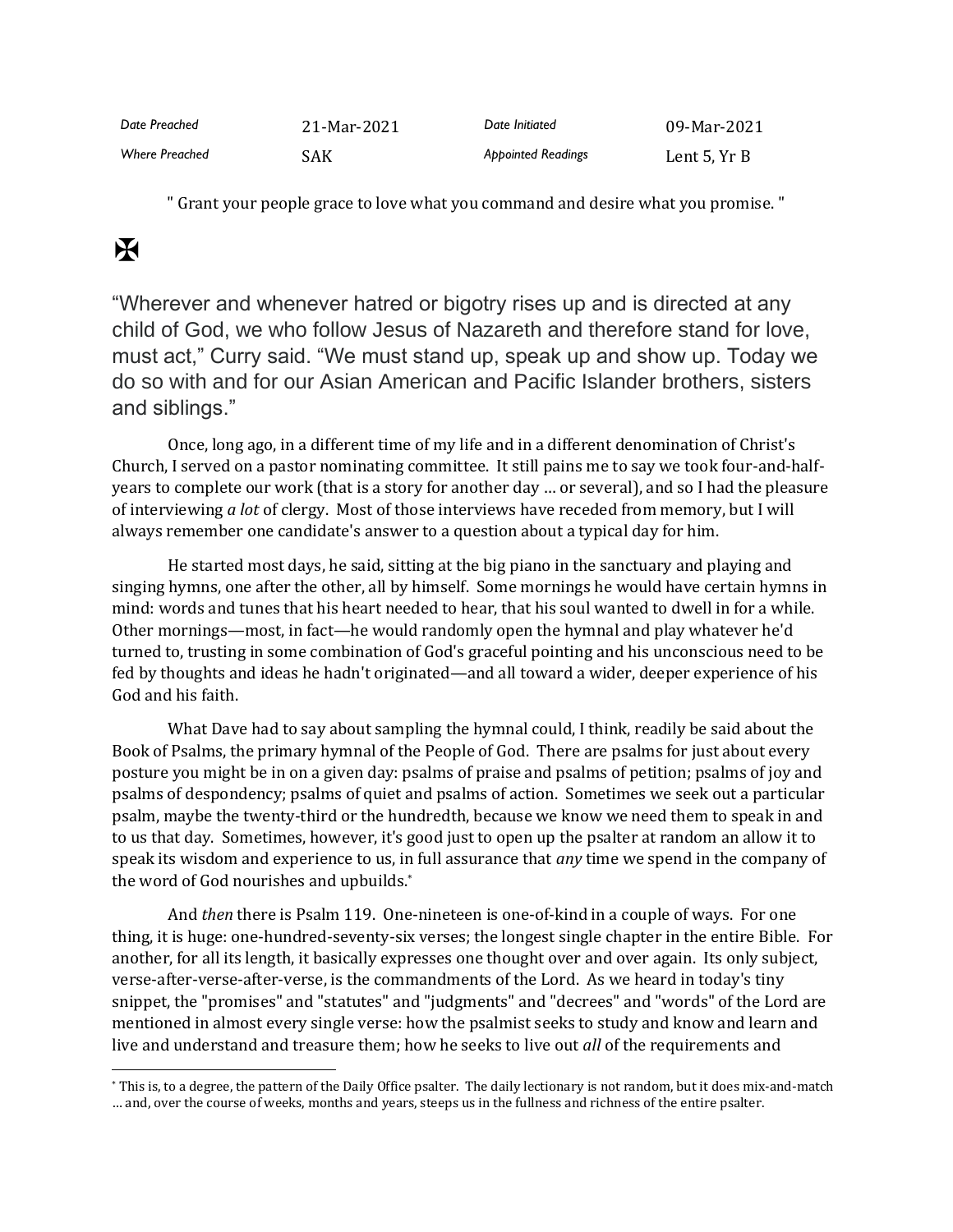prohibitions of God's law—and in ancient Israel, there were thousands of them. † To my ear, when I began dwelling in the psalms on a daily basis, the psalmist sounded almost priggish in proclaiming his devotion to this holy pursuit.

But over the years, I experienced a gradual revelation. Chewing on pieces of Psalm 119 time and time again, I realized the psalmist is not singing about becoming an expert or do-gooder or even a conscientious Jew. The "statutes" and "commandments" he sings of may be verbally expressed as laws—*thou shalt*s and *thou shalt nots*—but these are merely the *means* to a greater, more fundamental, more live-giving and life-changing experience of God in the psalmist's life. By immersing himself in God's word … by continually applying himself to God's presence *in* his pursuit of the law, the psalmist develops and nurtures a *relationship* with a God he can't see or touch or converse with.

As Christians, our 'means' to God is not the law, but Jesus. Through His incarnation, life, death, resurrection and ascension, He has sealed and perfected our relationship with God and*,*  much like statutes and commandments did for the ancient Israelites, *also* taught us how to be *of-God*. So, I wondered, what if, each time the author of Psalm 119 wrote "commandment" or "statute," I substituted "Jesus" or "Your Son"?

| "With my whole heart I seek you;        |                                         |
|-----------------------------------------|-----------------------------------------|
| let me not stray from <b>Jesus</b> .    | I will meditate on <b>Jesus</b>         |
| I treasure <b>Your Son</b> in my heart; | and give attention to <b>His</b> ways." |
| that I may not sin against <b>Him</b> . |                                         |

I kept experimenting and playing with this, each time a portion of Psalm 119 was appointed in daily worship, week after week, month after month, and you know what? It worked! By following the psalmist's paradigm but using the teachings of Jesus—both word and deed—as my means, I, too, could apply myself to the psalmist's holy and spiritual quest: being in never-ending, life-permeating continuously growing love with God, through God's Son Jesus Christ.

Contrary to initial appearances, this psalmist's call is neither to excellence of effort or mastery of material … but to transformation and renewal; to a refreshing of our spirit, a deepening of our hearts and a widening of our charity … by tuning our whole lives to That Which is our Beginning and our End. The call of Psalm 119—and, by extension, of *all* scripture—is to be brought into a closeness with Christ such that we cannot help but see Him in every person; discern Him in every decision; and live Him in every moment.

\*\* \*\* \*\*

In today's collect, we first admit to God that we are incapable of ordering our "unruly wills" and sinful "affections." Such is our frail but stubborn human condition that, with the psalmist, we must commit ourselves one-hundred-seventy-six times in a row to centering our existence in our relationship with Christ. Admitting our consistent failure in this quest is the call of the Lent we're in the midst of.

<sup>†</sup> Both those recorded in the Torah but also the hundreds and hundreds more that were developed, over the centuries, by Judaism's scholars and commentators.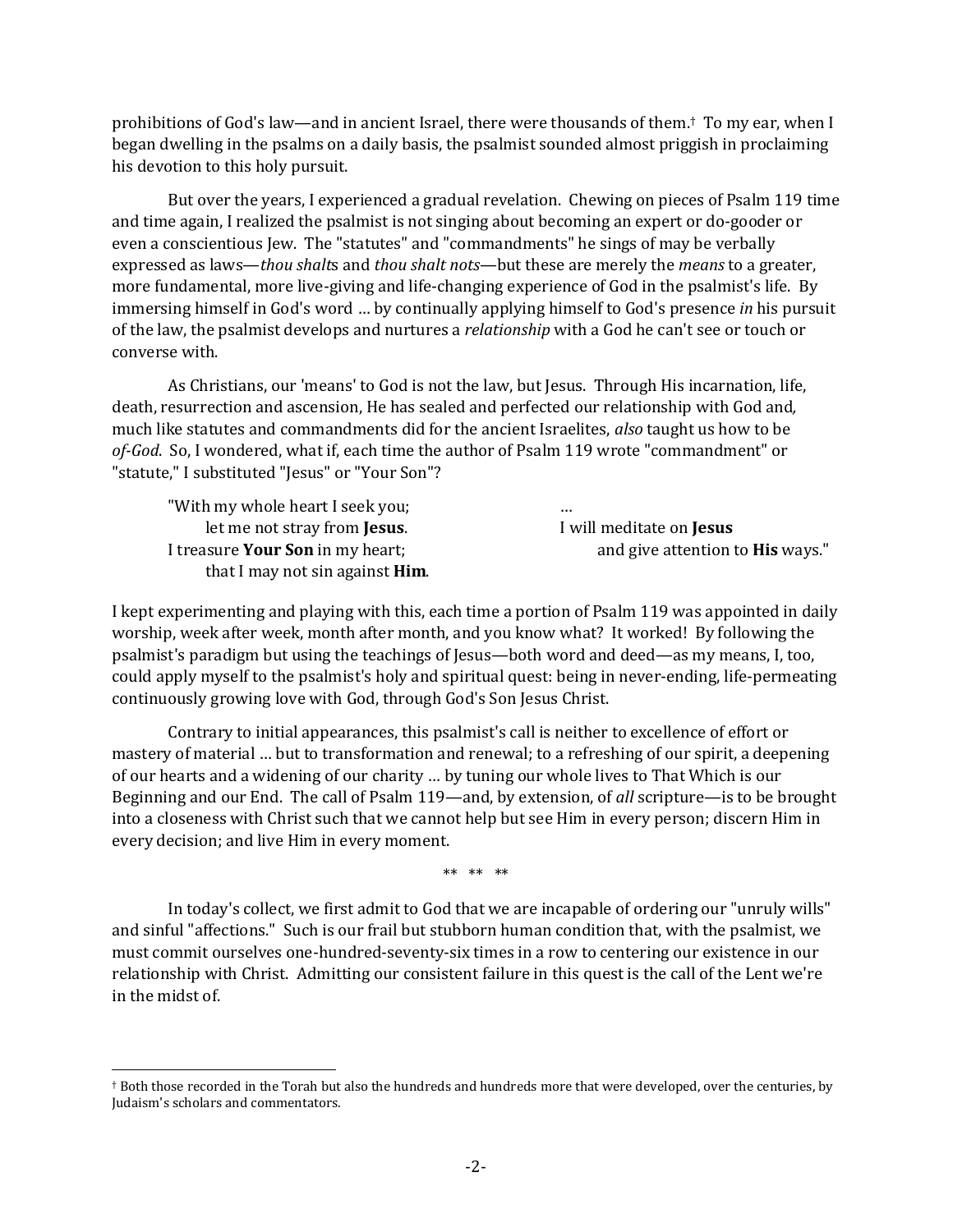But what truly arrests me in this collect what we *seek from* God: "to love what you command and desire what you promise." By dwelling in God more and more—through Holy Scripture and worship and service and charity—we anchor our lives in Jesus' teachings and example, and eventually, we come to crave nothing more—for, indeed, there nothing more the world could possibly provide—than the all He has already given us. And recognizing the joy in this quest is the call of the Easter we stand on the verge of, thanks be to God.